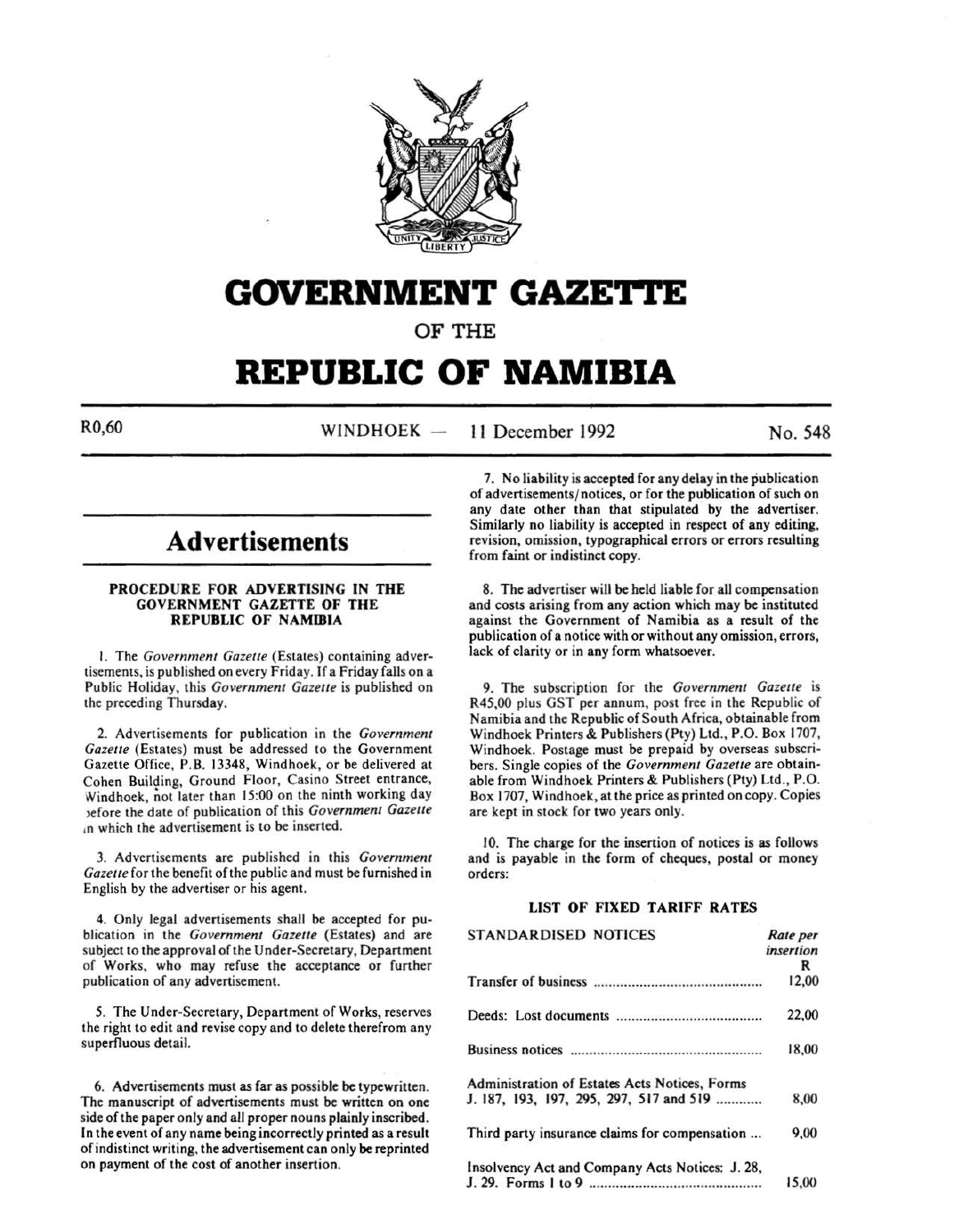15,00

| $J.B.$ $\rightarrow$ Forms 2 and 6 $\rightarrow$ additional statements<br>according to word count table, added to the basic<br>traffic.                                                                |        |
|--------------------------------------------------------------------------------------------------------------------------------------------------------------------------------------------------------|--------|
| Change of name (two insertions)                                                                                                                                                                        | 108,00 |
| Naturalisation notices (including a reprint for the                                                                                                                                                    | 8,00   |
| Unclaimed moneys - only in the Government<br>Gazette, closing date 15 January (per entry of                                                                                                            | 3,00   |
|                                                                                                                                                                                                        | 18,00  |
|                                                                                                                                                                                                        | 8,00   |
| NON-STANDARDISED NOTICES                                                                                                                                                                               |        |
| Company notices:                                                                                                                                                                                       | R      |
| Short notices: Meetings, resolutions, offers of<br>compromise, conversions of companies, voluntary<br>windings-up, et.: closing of members' registers<br>for transfer and/or declarations of dividends | 40,00  |
| Declaration of dividends with profit statements,                                                                                                                                                       | 90.00  |
| Long notices: Transfers, changes in respect of<br>shares or capital, redemptions, resolutions, volun-                                                                                                  | 120,00 |

|                                                   | 40,00  |
|---------------------------------------------------|--------|
| Liquidators' and other appointees' notices        | 25,00  |
| SALES IN EXECUTION AND OTHER PUBLIC SALES:        |        |
|                                                   | 65,00  |
|                                                   |        |
| Public auctions, sales and tenders:               |        |
|                                                   | 22,00  |
|                                                   | 54,00  |
|                                                   | 82,00  |
| <b>ORDERS OF THE COURT:</b>                       |        |
| Provisional and final liquidations or sequestra-  |        |
|                                                   | 50.00  |
| Reduction or change in capital mergers, offers of |        |
|                                                   | 120,00 |
|                                                   |        |
| Judical managements, curator bonis and similar    |        |
|                                                   | 120,00 |
|                                                   | 15,00  |

II. The charge for the insertion of advertisements other than the notices mentioned in paragraph 10 is at the rate of R3,00 per em double column. (Fractions of a em must be calculated as a em).

Supersession and discharge of petitions (J. 158)

12. No advertisements shall be inserted unless the charge is prepaid. Cheques, drafts, postal or money orders must be made payable to the Under-Secretary, Department of Works, Private Bag 13348, Windhoek.

#### FORM J 187

#### LIQUIDATION AND DISTRIBUTION ACCOUNTS IN DECEASED ESTATES LYING FOR INSPECTION

In terms of section 35(5) of Act 66 of 1965, notice is hereby given that copies of the liquidation and distribution accounts (first and final, *unless otherwise stated)* in the estates specified below will be open for the inspection of all persons interested therein for a period of 21 days (or shorter or longer if *specially stated)* from the date specified or from the date of publication hereof, whichever may be the later, and at the offices of the Master and Magistrates as stated.

Should no objection thereto be lodged with the Master concerned during the specified period, the executors will proceed to make payments in accordance with the accounts.

330/92 LOUW Petrus Nicolaas. 270808 50 2300 6. District Mariental. Magrietha Maria Louw. Mariental. Windhoek. Bank Windhoek Ltd., (Estate and Trust Department). P.O. Box 15. Windhoek.

281/92 PRINSLOO Baltaris Johannes. 290515 01 0014 7. Gobabis. Petronella Hendrina Prinsloo. Gobabis. Windhoek. Bank Windhoek Ltd., (Estate and Trust Department). P.O. Box 15. Windhoek.

366;'92 NORMUND Hans Otto. 100114 01 0001 8. Windhoek. Windhoek. Mr. Klaus Nieft. Executor. c o Keller & Neuhaus Trust Co. (Pty) Ltd., P.O. Box 156. Windhoek.

439/92 SCHUSTER Franz Robert. 121031 01 0002 6. ~ Windhoek. Windhoek. Mr. Klaus Nieft. Executor, c  $\epsilon$ Keller & Neuhaus Trust Co. (Pty) Ltd., P.O. Box 156. Windhoek.

#### FORM J 193

#### NOTICE TO CREDITORS IN DECEASED ESTATES

All persons having claims against the estates mentioned below are hereby called upon to lodge their claims with the executors concerned, whithin 30 days (or otherwise as indicated) calculated from the date of publication hereof. The information is given in the following order: Estate number, surname and christian names, date of birth, identity number, last address, date of death; surviving spouse's names, surname, date of birth and identity number; name and address of executor or authorised agent, period allowed for lodgement of *claims* if *other than 30 days.* 

543 92 KRAFFT Marianne Käthe Elfriede, Windhoek. 8 May 1906. 060508 01 0001 4. Farm Klein-lbenstein. district Windhoek, 21 November 1992. F.M. Oehl-Trust. P.O. Box 133. Windhoek.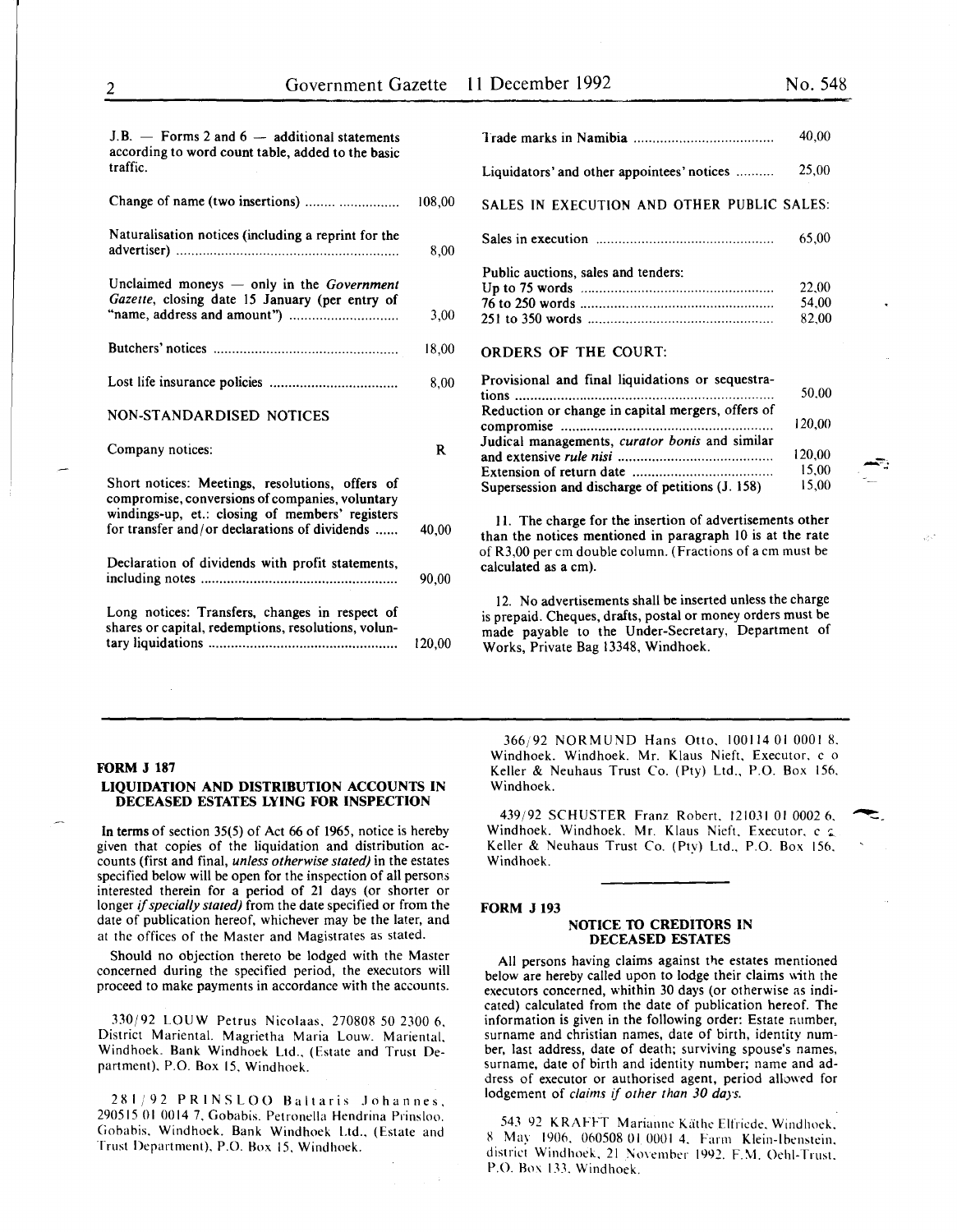515/92 STRAUSS Cornelius Gerhard, Windhoek, 30 August 1969, 690830 01 0022 4, Windhoek, 9 October 1992. Jannetjie Annette Doreen Strauss, 15 July 1966. 660715 08 0027 4. First National Trust, P.O. Box 448, Windhoek.

526/92 FREYER Eberhard Paul Walter, Windhoek, 5 July 1902, 020705 01 0002 6, Windhoek, 5 November 1992. Mr. Klaus Nieft, cj o Keller & Neuhaus Trust Co. (Pty) Ltd., P.O. Box 156, Windhoek.

519/92 NEUMANN (born Ruprecht) Klara Ella, Windhoek, 3 October 1900, 001003 01 0001 1, No. 14 Berg Street, Swakopmund, 14 October 1992. R.A. Schaaf, Authorised Agent for Executrix, P.O. Box 25, Swakopmund.

524/92 VISSER Jasper Adriaan Jacobus, Windhoek, 22 June 1902,020622 01 0002 9, Farm Kameelhaar, District Keetmanshoop, 29 October 1992. G.J. Visser, c/o Rissik & Cox, lOde Laan, P.O. Box 8, Karasburg.

443/92 JACKSON William David, Windhoek, 7 November 1917, 171107 50 4700 2, Farm Colenso, Malmesbury, 15 September 1991. Isabella Lowena Jackson. A. Davids & Co., Tuin Road, P.O. Box 11, Otjiwarongo.

7/1/2-131/92 KUROORO Katuke, Magistrate Windhoek, 1961, Opuwe, 10 April 1990. Gideon Johannes Christiaan Kirsten, c/o Gideon Kirsten Attorney, 8th Floor, Sanlam Building, Independence Avenue, P.O. Box 9846, Windhoek.

#### FORM 4

#### LIQUIDATION ACCOUNTS AND PLANS OF DISTRIBUTION OR CONTRIBUTION IN SEQUESTRATED ESTATES OR COMPANIES BEING WOUND UP

Pursuant to section 108(2) of the Insolvency Act, 1936, section 136(2) of the Companies Act, 1926, and section 406(3) of the Companies Act, 1973, notice is hereby given that the liquidation account and plans of distribution or contribution in the estates or the companies mentioned be low will lie open for inspection by creditors or contributories at the offices of the Master and the Magistrates stated therein, for a period of 14 days, or for such a period as stated therein, from the dates mentioned below or from the date of publication hereof, whichever may be the later date.

W6j92 D.H. & S. Properties (Namibia) (Pty) Ltd. (In Voluntary Liquidation). First and Final Liquidation & Contribution Account. Master of the High Court, Windhoek. Peter Grüttemeyer, Liquidator, Deloitte Pim Goldby, P.O. Box 47, Windhoek.

Wl8/90 Insolvent Estate J.G. Fourie. Second and Final Liquidation & Distribution Account. At the office of the Master of the High Court, Windhoek and the Magistrate, Magistrate's Office, Swakopmund for a period of 14 days as from the 11th December 1992. I.R. McLaren, Trustee, Investment Trust Co. (Pty) Ltd., P.O. Box 21204, Windhoek.

FORM J 295

#### CURATORS AND TUTORS: MASTER AND NOfiCES

In terms of Section 75 of Act 66 of 1965, Notice is hereby given of appointments of persons as curators or tutors by The Master or the termenation of appointment in their respective capacity.

The information is furnished in that order: case number, person under guardianship, or minor, and address; name and address of curator or guardian; or appointment or termination thereof and date; Master of the Supreme Court, Windhoek, South West Africa.

214/89 David Johannes van den Heever, P.O. Box 1149, Gobabis. Franz MaximilianOehl, P.O. Box 133, Wmdhoek. Appointment as from 17 September 1992.

214/89 Dawid Johannes van den Heever, P.O. Box 1149, Gobabis. Johannes Petrus van Wyngaardt, P.O. Box 3146, Windhoek. Cease as from 17 September 1992.

 $221/89$  Olga (Ola) Nicoleen Gabrielsen,  $c/o$  P.O. Box 133, Windhoek. Franz Maximilian Oehl, c/o F.M. Oehl-Trust, P.O. Box 133, Windhoek. Cease as from 30 October 1992.

#### NOTICE OF INTENTION TO APPLY TO MAGISTRATE FOR THE TRANSFER OF A LICENCE

NOTICE IS HEREBY GIVEN that it is the intention to lodge an application with the Magistrate of the district of Swakopmund on the 9th day of December 1992 for his authority to transfer the Bottle Liquor Licence held by COLIN DAVID BOULTER in respect of premises situated at Erf 211, Roon Street, Swakopmund and styled ATLANTA OFF-SALES to WILLEM MORKEL STEYN.

This publication shall also serve as Notice being given in terms of Section 34 of the Insolvency Act 24 of 1936.

DATED at SWAKOPMUND this 25th day of November 1992.

VAN WYNGAARDT, KOCK, VAN DER WESTHUIZEN, DU TOIT & PARTNERS Ludwig Schroder Building II Post Street P.O. Box 430 Swakopmund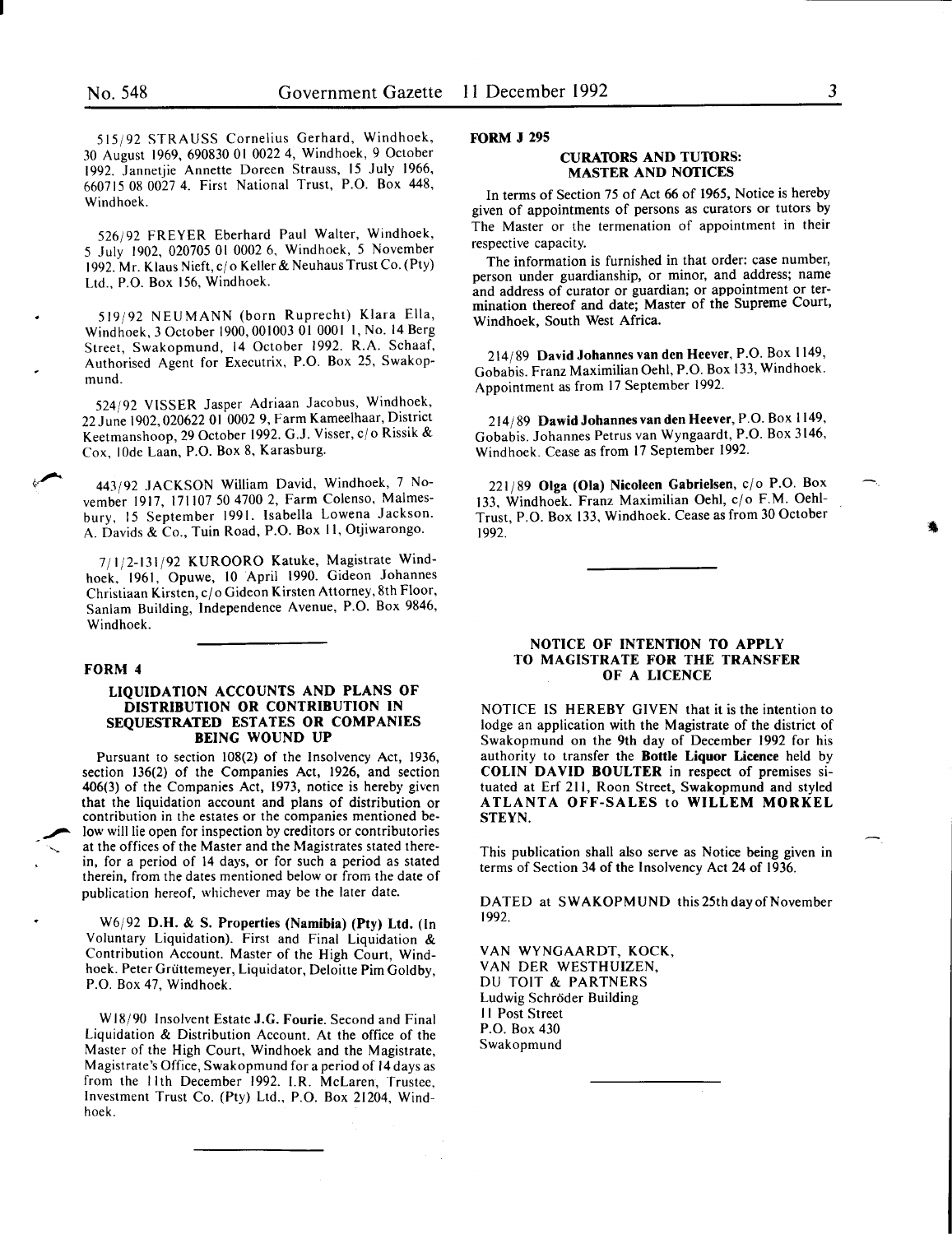#### NOTICE OF TRANSFER OF INSURANCE BUSINESS

Notice is hereby given in terms of section 25(6) of the Insurance Act, 1943 (Act No. 27 of 1943, hereinafter referred to as "the Act"), that it is the intention of ACA Insurers Limited to transfer the short-term insurance business which the said ACA Insurers Limited carries on in the Republic of South Africa and Namibia to AGF (Southern Africa) Insurance Limited.

If the aforesaid transfer is confirmed, the transferee shall be responsible for the fulfilment of all the obligations of ACA Insurers Limited insofar as the said obligations relate to the aforesaid short-term insurance business.

Details of the proposed transfer are contained in an agreement dated 1 December, 1992. A copy of the agreement together with copies of:

- I. Audited statements of short-term assets and liabilities in the form of statements 4, *5,* 8 and 9 of Form STI I in the name of ACA Insurers Limited dated 31 December, 1991;
- 2. Audited statements of short-term assets and liabilities in the form of statements 4, *5,* 8 and 9 of Form STI I, in the name of AGF (Southern Africa) Insurance Limited dated I January, 1992;
- 3. Audited statements of long-term assets and liabilities in the form of statements  $M$ ,  $N$ ,  $O$  and  $O1$ , in the name of ACA Insurers Limited for both the 31 December 1991, and I January 1992;
- 4. A detailed list of short-term assets to be transferred to AGF (Southern Africa) Insurance Limited as at I January 1992,

are available for inspection during normal business hours for a period of21 dayscommencingon21 December 1992, at the head office of ACA Insurers Limited, ACA Krans, *35*  Symons Road, Auckland Park, Johannesburg, and AGF (Southern Africa) Insurance Limited, ACA Krans, *35*  Symons Road, Auckland Park, Johannesburg.

It is intended to apply to the Registrar of Insurance after the expiry of the 21 days mentioned above for confirmation of the proposed transfer.

Any objections to the proposed transfer should be lodged with the Registrar of Insurance, Private Bag X238, Pretoria, 0001, before 18 January 1993.

DATED at JOHANNESBURG on this the 2nd day of December 1992.

DENEYS REITZ ATTORNEYS FOR PARTIES cjo LORENTZ & BONE Windhoek

#### IN THE HIGH COURT OF NAMIBIA

In the matter between:

|     | NAMIB BUILDING SOCIETY        | Plaintiff |
|-----|-------------------------------|-----------|
| and | <b>FRANS WILHELM MAASDORP</b> | Defendant |
|     |                               |           |

#### NOTICE OF SALE IN EXECUTION

In execution of a Judgement of the above Honourable Court in the above action, a sale without reserve will be held by the Deputy Sheriff, Windhoek, at Erf 1073, Khomasdal, on 11 January 1993, at 10:30, of the undermentioned property:

| <b>CERTAIN</b>     | Erf 1073, Khomasdal;                                                                                                                                                                                                |
|--------------------|---------------------------------------------------------------------------------------------------------------------------------------------------------------------------------------------------------------------|
| <b>SITUATE</b>     | In the Municipality of Windhoek<br>(Registration Division "K");                                                                                                                                                     |
| MEASURING          | 350 square metres;                                                                                                                                                                                                  |
| <b>IMPROVEMENT</b> | Three-bedroom dwelling house with<br>kitchen, sitting-room and bathroom;                                                                                                                                            |
| <b>TERMS</b>       | $10\%$ of the purchase price and the auc-<br>tioneer's commission must be paid on<br>the date of the sale. The further terms<br>and conditions of the sale will be read<br>prior to the auction and lie for inspec- |

tion at the office of the Deputy Sheriff, Windhoek and at the offices of the execution creditor's attorneys.

**-**

DATED at WINDHOEK this 26th day of November 1992.

DR. WEDER, KRUGER & HARTMANN W.H. DICKS ATTORNEYS FOR PLAINTIFF Nimrod Building Casino Street Windhoek

#### NOTICE

ESTATE OF THE LATE HANS RICHARD GOS-  $\gamma$ SOW, I.D. No. 280216 01 0017 8, married out of community of property to Anna Hedwig Gossow and in the life of Windhoek.

No. 186/92. The First and Final Liquidation and Distribution Account in the above Estate will lie for inspection at the offices of the Master of the High Court, Windhoek and of the the Magistrate Windhoek for twenty-one (21) days from II December 1992.

ANNA HEDWIG GOSSOW cjo Swatrust (Pty) Ltd. P.O. Box 1748 Windhoek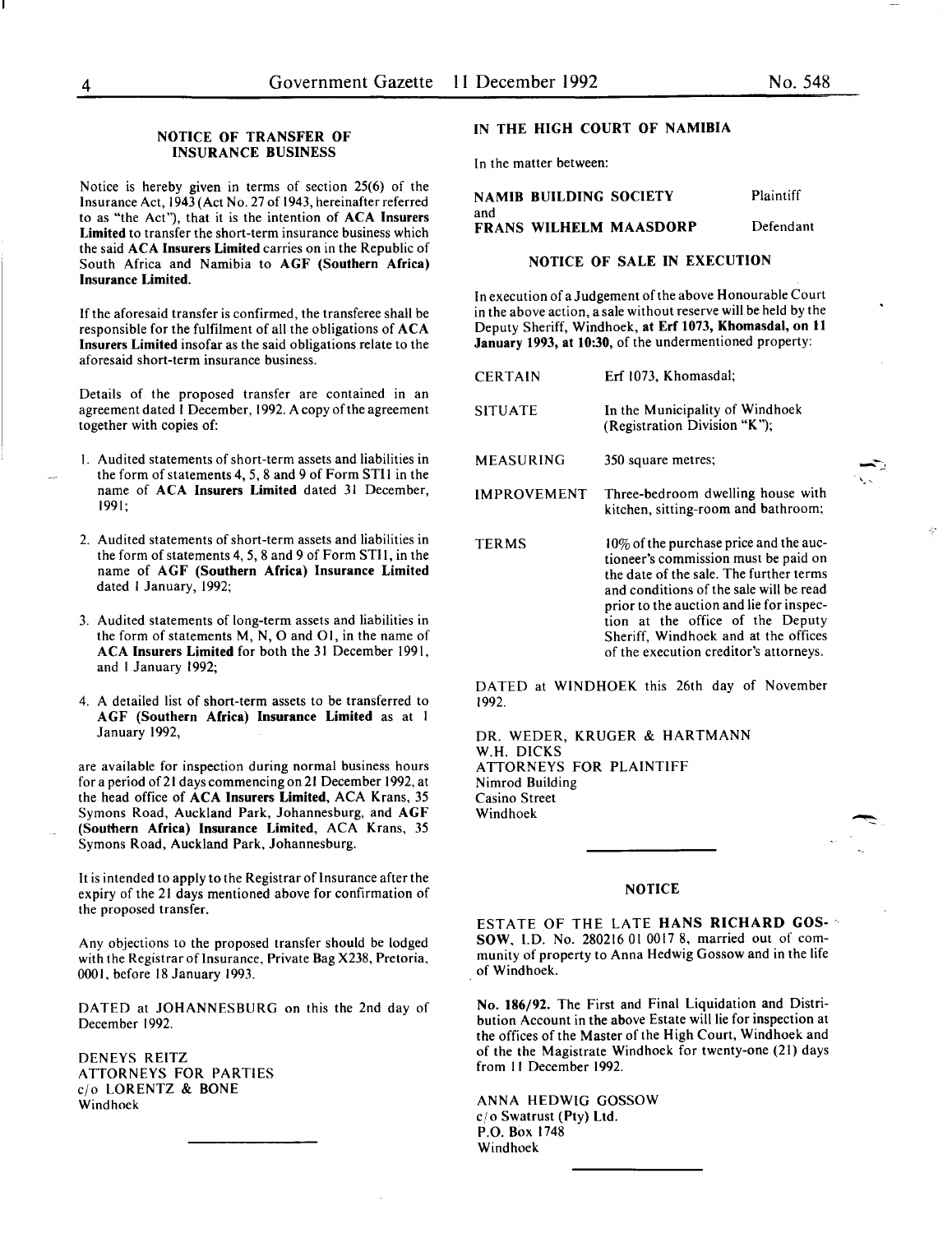#### IN THE HIGH COURT OF NAMIBIA

In the matter between:

#### NAMIB BUILDING SOCIETY and FRIKKIE VAN WYK

Plaintiff Defendant

#### NOTICE OF SALE IN EXECUTION

In execution of a Judgement of the above Honourable Court in the above action, a sale without reserve will be held by the Deputy Sheriff, Windhoek, at Erf 2959, 399 Sauer Street, Windhoek North, on 11 January 1993, at 10:00, of the undermentioned property:

| <b>CERTAIN</b>     | Erf 2959, 399 Sauer Street, Windhoek<br>North;                                                                                                                                                                                                                                                                                           |
|--------------------|------------------------------------------------------------------------------------------------------------------------------------------------------------------------------------------------------------------------------------------------------------------------------------------------------------------------------------------|
| <b>SITUATE</b>     | In the Municipality of Windhoek<br>(Registration Division "K");                                                                                                                                                                                                                                                                          |
| MEASURING          | 928 (Nine Two Eight) square metres;                                                                                                                                                                                                                                                                                                      |
| <b>IMPROVEMENT</b> | Three-bedroom dwelling house with<br>one bathroom, sitting-room, kitchen<br>and single garage with outside<br>building;                                                                                                                                                                                                                  |
| <b>TERMS</b>       | 10% of the purchase price and the auc-<br>tioneer's commission must be paid on<br>the date of the sale. The further terms<br>and conditions of the sale will be read<br>prior to the auction and lie for inspec-<br>tion at the office of the Deputy She-<br>riff, Windhoek and at the offices of<br>the execution creditor's attorneys. |

DATED at WINDHOEK this 26th day of November 1992.

DR. WEDER, KRUGER & HARTMANN W.H. DICKS ATTORNEYS FOR PLAINTIFF Nimrod Building Casino Street Windhoek

#### THE ALIENS ACT, 1937 NOTICE OF INTENTION OF CHANGE OF SURNAME

I. IIYAMBULA SHEYA NAHAS, residing at Okahandja and employed as a Soldier at the Okahandja Military Base, intend applying to the Minister of Home Affairs for authority under section 9 of the Aliens Act, 1937, to assume the surname MWAALA for the reason that NAHAS is the name that I have been using abroad.

I previously bore the names IIYAMBULA SHEYA NAHAS.

Any person who objects to my assumption of the said surname of **MWAALA** should as soon as may be lodge his/her objection, in writing, with a statement for his/her reasons therefor, with the Magistrate of Okahandja.

(Sgd.) I.S. NAHAS Private Bag 2017 Okahandja Dated: 24 November 1992

1022

#### THE ALIENS ACT, 1937 NOTICE OF INTENTION OF CHANGE OF SURNAME

I, HENDRINA NELAO PAULUS, residing at Ondangwa and presently unemployed, intend applying to the Minister of Home Affairs for authority under section 9 of the Aliens Act, 1937, to assume the surname UUND-JONDJO for the reason that HENDRINA NELAO PAULUS are my sister's names and surname but my photo is on the J.D. card.

I previously bore the names HENDRINA NELAO PAULUS.

Any person who objects to my assumption of the said surname of UUNDJONDJO should as soon as may be lodge his/ her objection, in writing, with a statement for his/ her reasons therefor, with the Magistrate of Ondangwa.

(Sgd.) H.N. PAULUS P.O. Box 217 Ondangwa Dated: 24 November 1992 1023